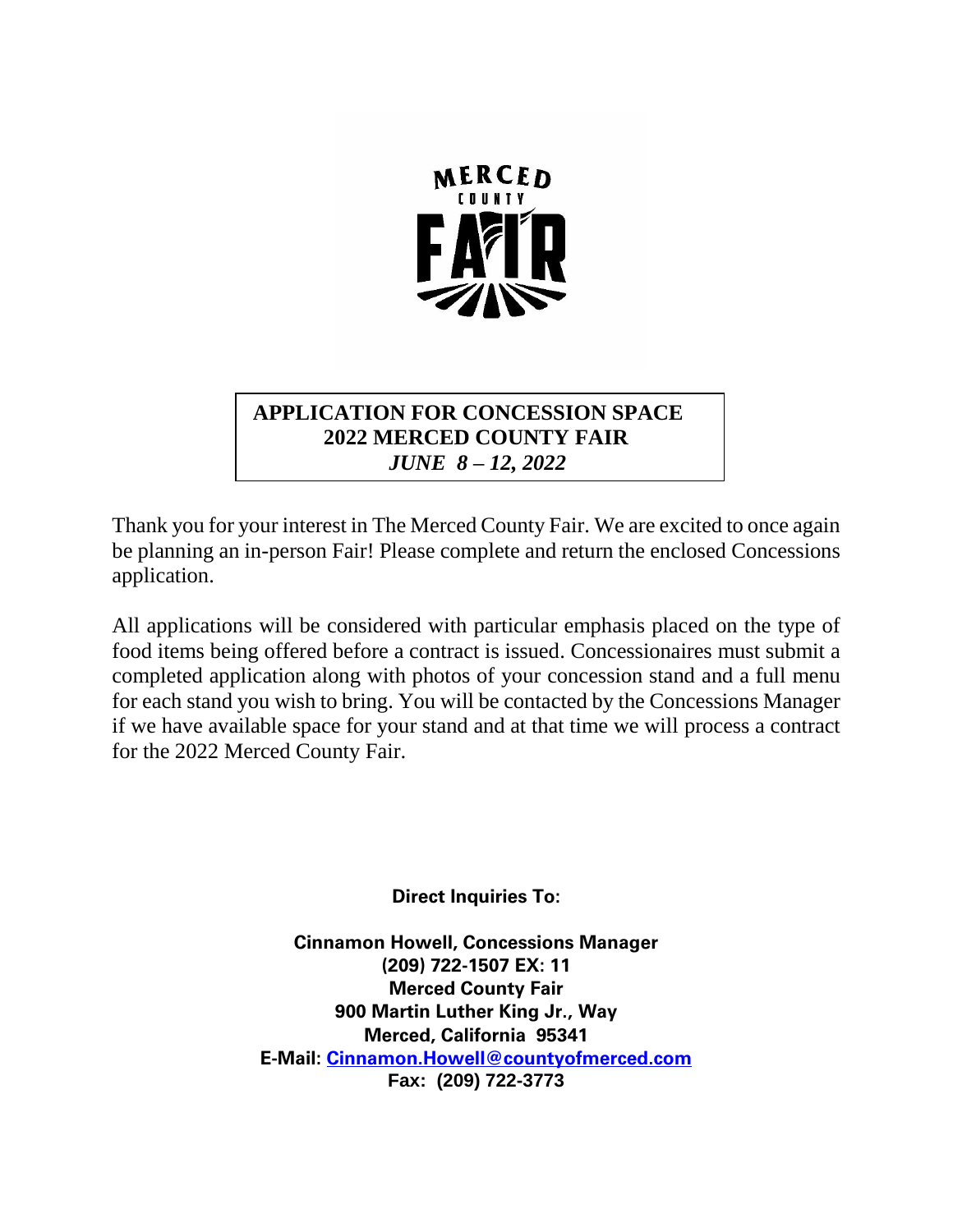# **MERCED COUNTY FAIR JUNE 8 – 12, 2022 FOOD CONCESSION SPACE APPLICATION**

| Ph: ____________________________Cell: ____________________________Email: ________________________________                                                                      |              |
|--------------------------------------------------------------------------------------------------------------------------------------------------------------------------------|--------------|
| Contact information for responsible party/supervisor who will be on site during fair time:                                                                                     |              |
|                                                                                                                                                                                |              |
| Requested concession foot print size__________________(to include counters & "backyard" space)                                                                                 |              |
|                                                                                                                                                                                |              |
| Electrical requirements: 220 service_______ 110 service _______ Amps required ________                                                                                         |              |
| Stock Truck Electrical requirements: 220 service ______ 110 service______ Amps required _______                                                                                |              |
|                                                                                                                                                                                |              |
| State Seller's Permit Number:<br><u> Concessionaires</u> must have a valid<br>Seller's Permit on file in the office by opening day, and visibly posted in concession stand.    |              |
| Insurance Type: WFA Master List _____ Purchase Ins \$160____ Own Policy(certificate attached) ____                                                                             |              |
| Please complete the following Special Provisions portion completely, or attach your total menu and<br>prices with your application.<br>SPECIAL PROVISIONS FOR FOOD CONCESSIONS |              |
| <b>MENU ITEM</b><br><u> 1989 - Johann Stein, Amerikaansk politiker († 1908)</u>                                                                                                | <b>PRICE</b> |
|                                                                                                                                                                                |              |
|                                                                                                                                                                                |              |
|                                                                                                                                                                                |              |
|                                                                                                                                                                                |              |
|                                                                                                                                                                                |              |

Submit your completed application, as well as a photo of your concession stand and a list of those fairs with whom you contracted. Send completed application to Cinnamon Howell at [Cinnamon.Howell@countyofmerced.com](mailto:Cinnamon.Howell@countyofmerced.com) or mail to:

> **Merced County Fair 900 Martin Luther King Jr., Way Merced, CA 95341**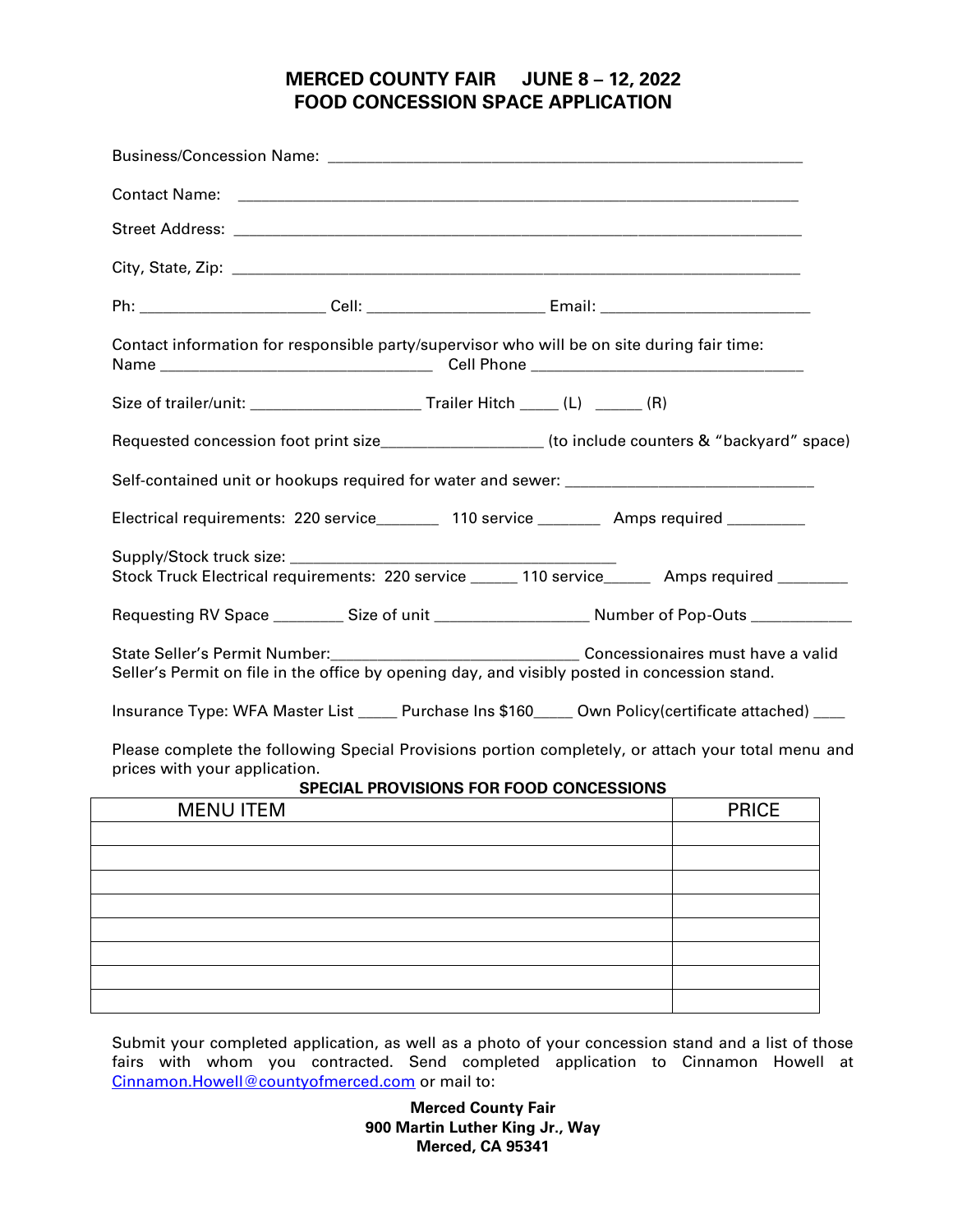# **2022 MERCED COUNTY FAIR CONCESSION SPACE - GENERAL INFORMATION**

## **FAIR DATES**

The 2022 Merced County Fair Wednesday, June 8<sup>th</sup> thru Sunday, June 12<sup>th</sup>.

#### **CONCESSION OPERATING HOURS - PLEASE NOTE WEEKEND FAIR HOURS**

Concessions will be open to the public from 5:00 p.m. until 12:30 a.m. Wednesday through Friday; 3:00 p.m. until 12:30 a.m. Saturday and Sunday. (These times may go later if guest needs dictate)

## **CONTRACTS**

Every concessionaire must have a written and signed Rental Agreement with the concessionaire's activities. DAA reserves the right to cancel all contracts of any kind should an Act of Providence such as war, riot, fire, flood, storm, or pestilence prevent the holding of the Fair in whole or part. Any and all county, state or federal license, inspections or permits required for the installation or operation of concessionaire's booth shall be obtained by concessionaire, at its expense, by dead lines noted in said contract.

#### **CONCESSION CHECK-IN, SET UP AND RESTOCKING**

Upon arrival at the fairgrounds, contact the Concessions Manager in the Administration Building to confirm your location, make sure your insurance is approved, and that all concession fees are paid according to the terms of the contract. Concessionaires may arrive as early as Thursday, June 2, 2022 to begin set up. Concessionaires must be checked in, set up completed, and in place by 3:00 p.m. on Wednesday, June 8<sup>th</sup>.

#### **CLOSING NIGHT**

Concessions may not close or be removed from the fairgrounds before 12:30 a.m. closing night.

#### **GROUND RULES**

During the fair, no vehicles will be permitted on the grounds between 4:00 p.m. and 12:30 a.m. Wednesday through Friday, or between 2:00 p.m. and 12:30 a.m., Saturday and Sunday. All vehicles must be parked in the designated parking lot assigned to them by the fair. No dogs allowed on the fairgrounds.

#### **RV SPACE**

Limited RV spaces are available on the fairgrounds at the rate of \$150 per week. The \$150 fee covers arrival no earlier than 8:00 a.m., Monday, June 6 and departure no later than 5:00 p.m., Monday, June 13. If you **must** arrive before the 6th or leave after the 13th, prior approval must be obtained from the fair office. Because of the limited number of RV spaces, we cannot guarantee electrical or water hookups. A daily rate for the additional days may be charged. A check in the amount of \$150 returned to the fair with your signed contract will secure your RV space.

#### **CONCESSION RATES**

The fair receives a guarantee of \$500 or 25% of gross sales, after taxes, whichever is greater.

#### **TERMS**

Guarantee is due by date noted in your contract. Balance due, based on daily register tape audits, to be paid in one payment by 2:00 p.m., Monday, June 13, 2022.

#### **INSPECTIONS**

Your concession may be inspected by representatives of the State Fire Marshal's Office, State Health Department and State Board of Equalization. Please cooperate. Failure to pass any inspection or be in possession of necessary permits will result in your inability to open until all cited items are taken care of and required permits are obtained.

# **HEALTH DISTRICT REQUIREMENTS**

Fair Management requires all Concessionaires that are handling food in any manner apply for appropriate health permits. With concessionaire's contract, the health permit application will also be mailed. Checks should be made payable to Merced County Fair and fair staff will process and submit fees and applications to the Merced County Health Department by May 20, 2022.

#### **CLEANING YOUR CONCESSION**

All concessions and surrounding area should be kept clean and orderly at all times. Cooking oils and grease are to be disposed of in centrally located containers clearly labeled for such disposal. Concessionaires may maintain a storage area behind their location, inside a screened enclosure, out of public view. Large trash items (cardboard boxes, crates, etc) are to be stored in or by trash receptacles provided by the fair.

#### **ADMISSION CREDENTIALS - PARKING FEES**

DAA will provide at no charge, 35 single admissions and one parking pass per location. Additional admission passes may be purchased through the fair office. Any attempt on the part of the concessionaire to sell, exchange, barter or gift any privilege of admission or parking passes issued by the DAA will be sufficient cause for cancellation of the contract and removal from property Allotted passes are for the use of concessionaire staff only.